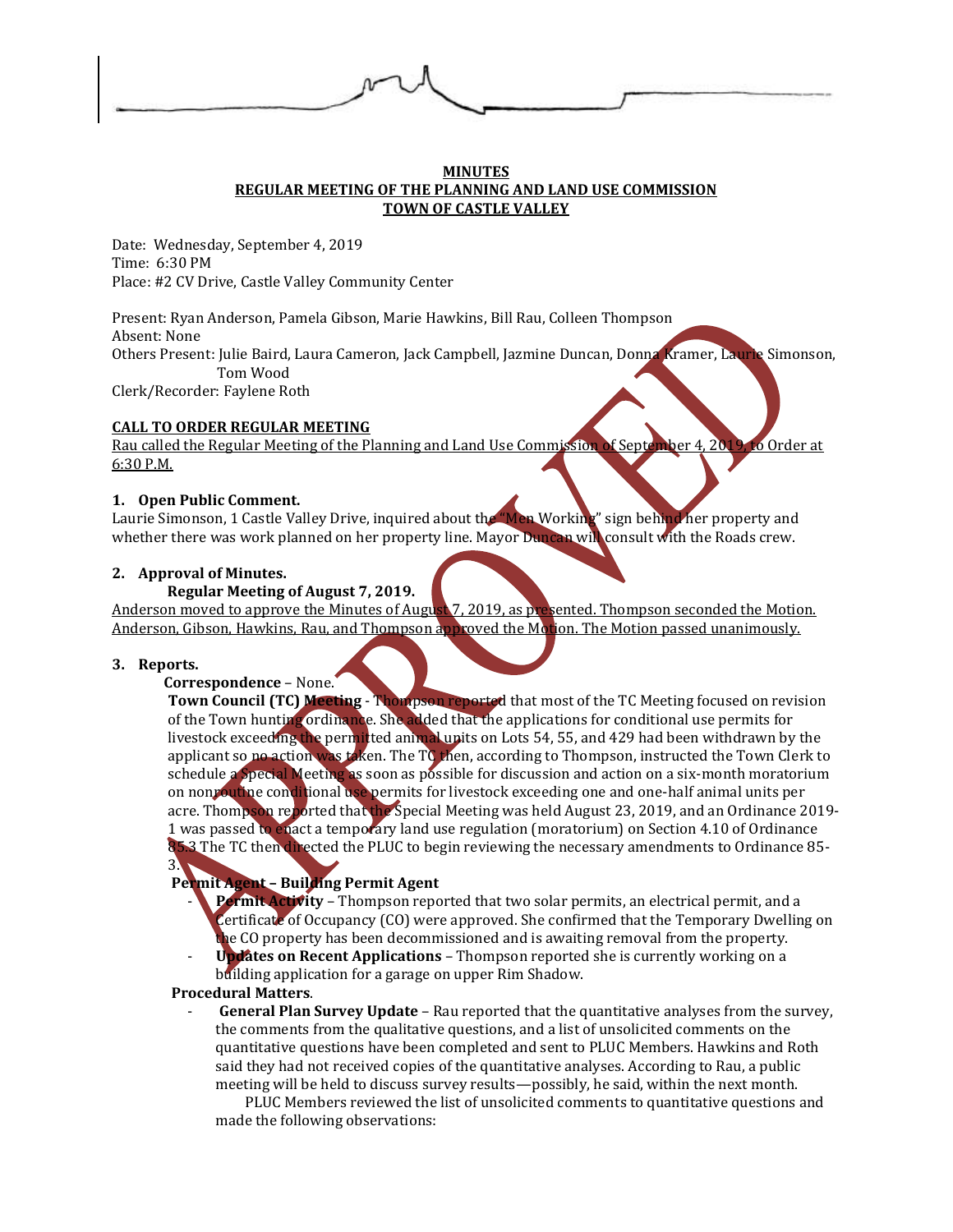-B7 regarding a ban of synthetic herbicides and pesticides – 58% supported a ban; 35% opposed a ban. Several comments noted that small amounts of pesticides can be safely used and that enforcement would be difficult. Several comments noted that a list of chemicals to avoid, such as neonicitinoids and glyphosate would be a better approach.

- E2 regarding commercial activity – 68% said no to allowing commercial activity inside Town boundary. An exception for a coffee shop was suggested, but one PLUC Members noted it is not even a practical idea because there could be no profit to the proprietor.

- E6 regarding a nonprofit to seek grants for the Town – One suggestion was to follow up on the Town's potential status as a NORC (naturally occurring retirement community). Median age of respondents to the survey is 62.

- D4 regarding strengthening Lighting Ordinance 76% favored.
- D5 regarding application as a Dark Sky Community 75% favored.

- H1 regarding satisfaction with road conditions – 70% satisfied or very satisfied. There seems to be some misunderstanding about how the last tax increase for roads was to be used.

One PLUC Member requested a breakout for permanent vs. nonpermanent residents Rau asked PLUC Members to review the quantitative results before the next PLUC Meeting and (1) to determine which should be as graphics in the final General Plan Report and  $(2)$  to determine which responses would benefit from sorting (e.g., opinions on livestock and taxes) into categories such as permanent versus nonpermanent residents and  $\langle \rangle$  to highlight useful comments in the unsolicited list. Qualitative comments will be reviewed later.

Roth will print out quantitative results for the next PLUC Meeting.

- **Other** –PLUC Members agreed to ask the Town Clerk to post the opening for a PLUC position beginning January 1, 2020, once the sign-up period for write-in candidates has passed.

#### **NEW BUSINESS**

**4. Discussion and possible action re: amendment to Ordinance 85.3 to eliminate Section 4.10 regarding conditional use permits for additional livestock on lots.** 

Rau reported that the TC has directed the PLUC to address this issue. The moratorium allows six months to complete the process. According to Rau, the Town Council's rationale for eliminating this section is based on the 2014 General Plan which emphasized maintaining the quality of the Valley's aquifer as the highest priority of the community—and it continues to be so. In addition, it was noted that the PLUC is currently working on an update to the General Plan and is looking at community interest in limiting the allowed number of livestock.

Thompson reported finding one reference to conditional use permits for livestock in Section 4.9 (paragraph 2, sentence 4) which states that livestock not allowed as a permitted use may be requested through a conditional use permit. She suggested deleting this reference in addition to deleting Section 4.10. She added that the number of animals allowed in the current ordinance is not appropriate for the desert environment. She quoted the following paragraph from Section 4.8 to support the Town's action on this item:

### *4.8.1Purpose*

*The Town of Castle Valley recognizes the need or desire for some citizens to use their place of residence for limited nonresidential activities. However, the Town believes that the need to protect the integrity of its residential areas is of paramount concern.*

*The purpose of the following subsections are to allow for limited, commercial-type activities to be conducted within dwellings and on lots as either a home or premises occupation. The intent of these subsections are to insure the compatibility of home and premises occupations with community values, to avoid depreciation of property values, to preserve the aesthetic value of the surrounding community and/or avoid affecting adjacent neighbors in an invasive way….*

Hawkins added that preservation of the aquifer is paramount. Rau noted that 85% of property owners get their water from a well.

PLUC Members discussed whether there were any downsides to eliminating the livestock CUP and generally agreed that the difficulties in mitigating the impacts involved in the recent CUP applications and State laws that do not allow denial of a CUP application shift the balance towards elimination of the livestock CUP altogether. Rau noted that about 82-85% of survey respondents favored eliminating livestock CUPs. He added that sentiment at the recent Special Meeting of the Town Council was positive toward eliminating the CUP.